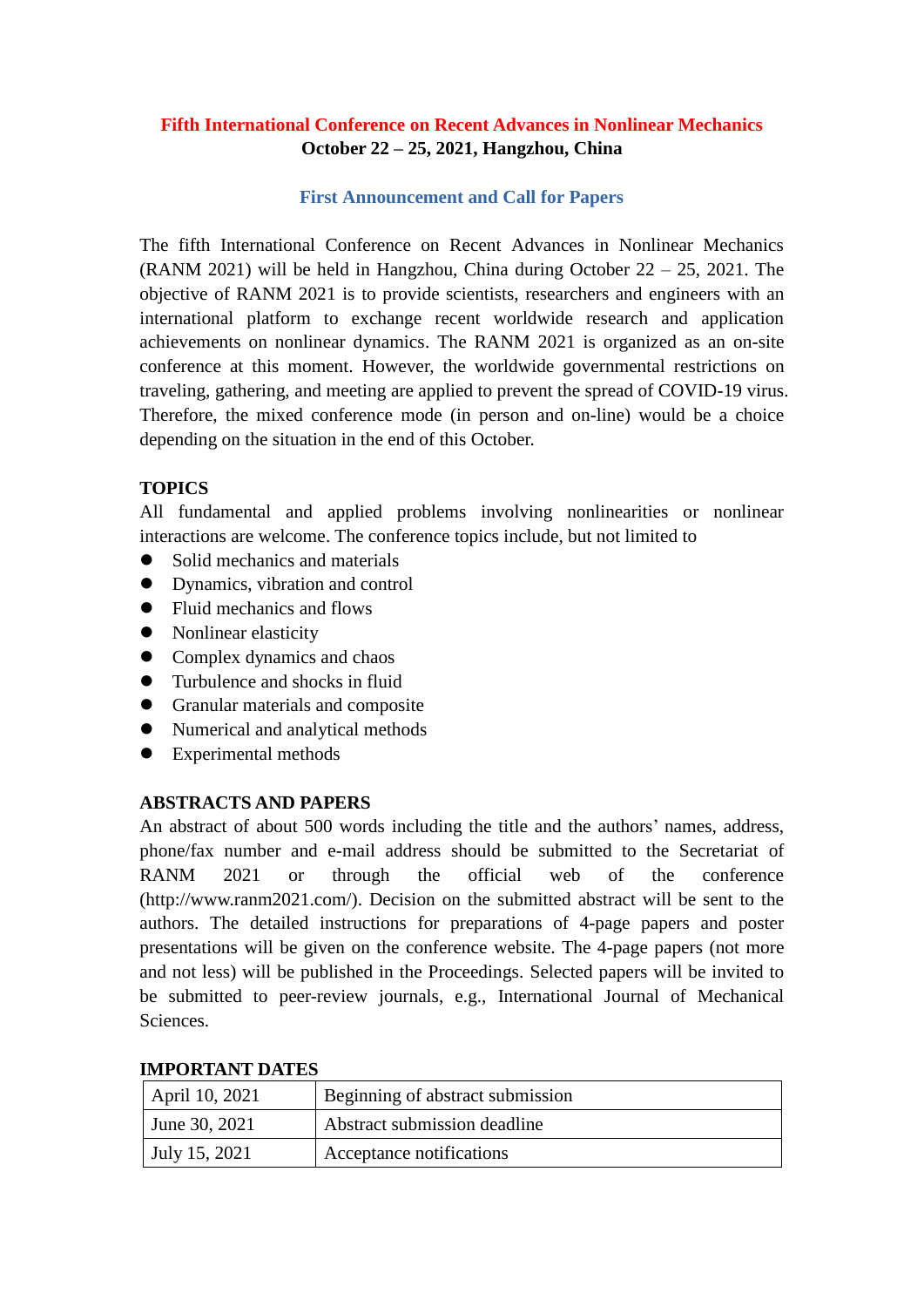| <b>July 31, 2021</b> | Early bird registration deadline                  |
|----------------------|---------------------------------------------------|
|                      | September 15, 2021   Normal registration deadline |

#### **CHAIRS**

Marian Wiercigroch, University of Aberdeen, UK Weiqiu Chen, Zhejiang University, China Guoxing Lu, Swinburne University of Technology, Australia Quan Wang, Shantou University, China

## **SCIENTIFIC COMMITTEE**

Qingjie Cao (Harbin) Guanrong Chen (Hong Kong) Weiqiu Chen (Hangzhou) Sayan Gupta (Madras) Zhilong Huang (Hangzhou) Stefano Lenci (Ancona) Caishan Liu (Beijing) Guoxing Lu (Melbourne) Tianjian Lu (Nanjing) Emil Manoach (Sofia) Carlos Mazzilli (Sao Paulo) Yuri Mikhlin (Kharkov) Ekaterina Pavlovskaia (Aberdeen) Przemysław Perlikowski (Lodz) Pedro Ribeiro (Porto) Marcelo Savi (Rio de Janeiro) Quan Wang (Shantou) Marian Wiercigroch (Aberdeen) Shaopu Yang (Shijiazhuang) Liangchi Zhang (Shenzhen) Weiqiu Zhu (Hangzhou)

#### **Registration**

| Early Bird Registration before July 31, 2021         |                |  |
|------------------------------------------------------|----------------|--|
| Regular Participant*                                 | <b>US\$500</b> |  |
| Student*                                             | <b>US\$350</b> |  |
| Accompanying Person#                                 | <b>US\$250</b> |  |
| <b>Normal Registration before September 15, 2021</b> |                |  |
| Regular Participant*                                 | <b>US\$600</b> |  |
| Student*                                             | <b>US\$400</b> |  |
| Accompanying Person#                                 | <b>US\$300</b> |  |
| <b>On-site</b>                                       |                |  |